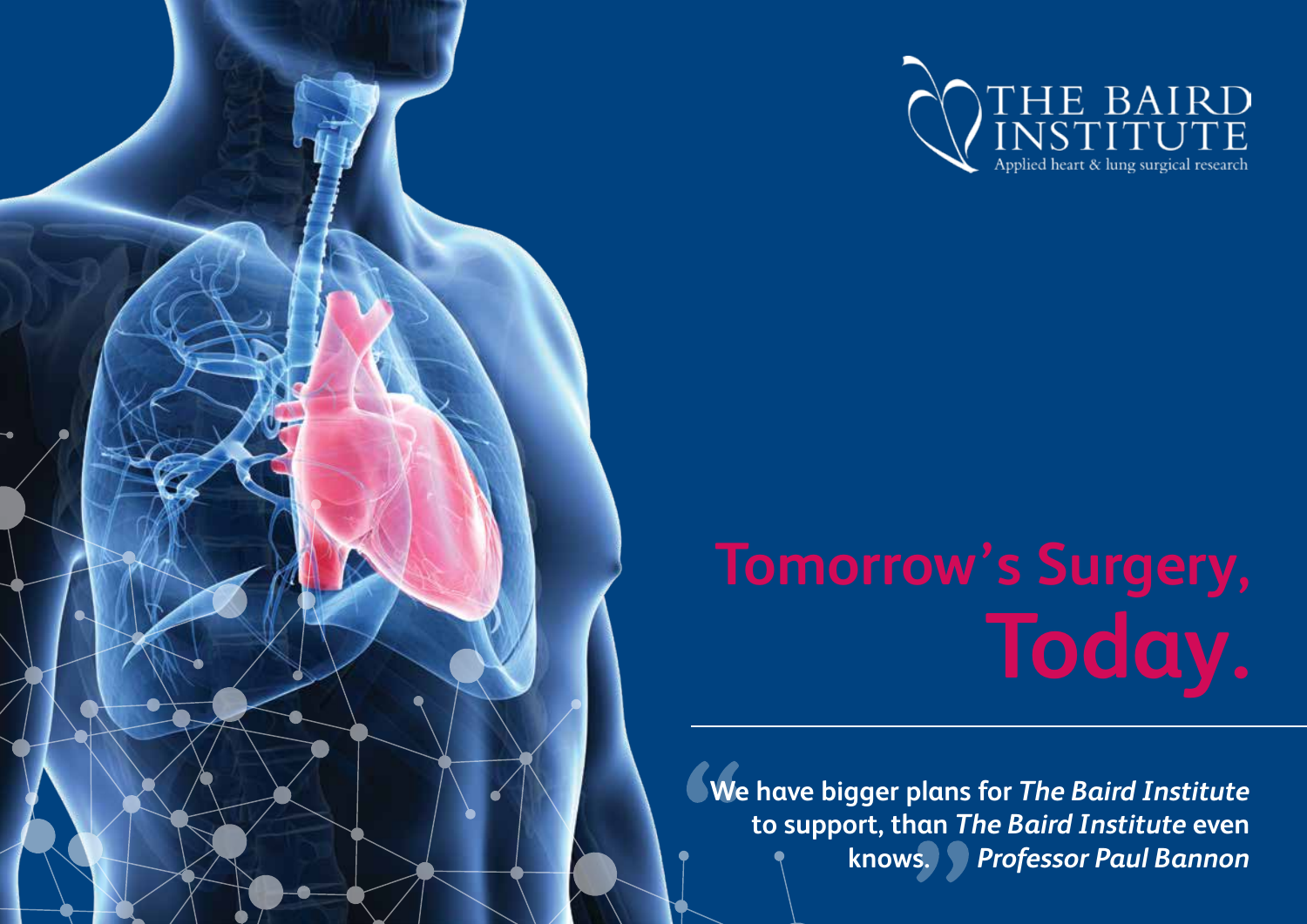



*Let's start imagining what robotics, nanorobotics and imaging make possible for research and cardiothoracic surgical practice.*

**The research space: The Hybrid Theatre, Charles Perkins Centre, The University of Sydney**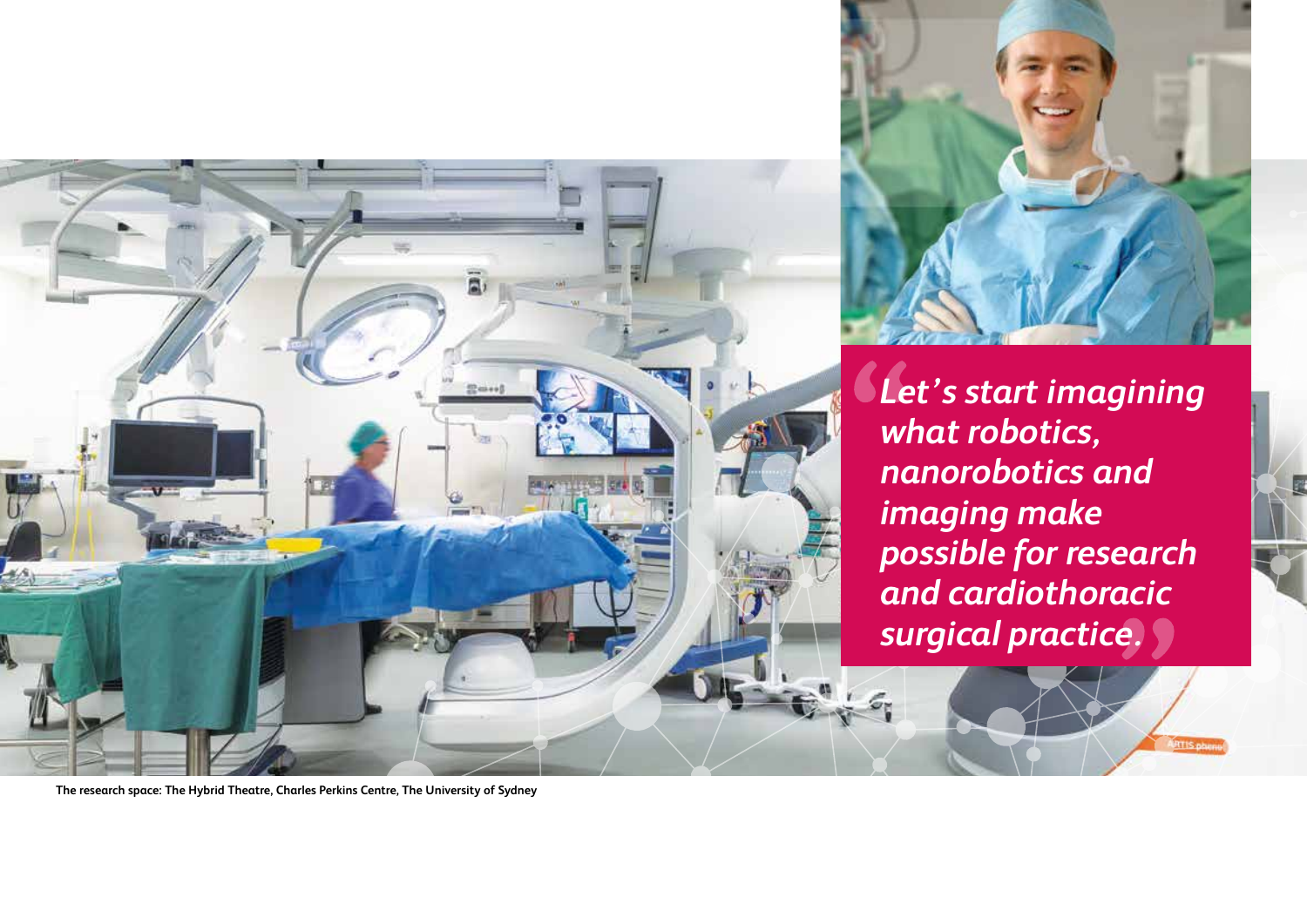

**A truly great Australian.**

### **FUTURE SURGERY**

It is an exciting time for The Baird Institute. And we invite you to be a part of our ambitious future.

For over fifteen years we have funded clinical trials, PhD students, surgeon scientists, laboratory work, surgical training, surgical outcomes research and imaging research. Through this research, and the partnerships we have forged, The Baird Institute is now a recognised and established international voice in the field of cardiothoracic surgical research.

Ultimately, The Baird Institute facilitates connection: it is a stellar example of how a small cohort of surgeons working in conjunction with undergraduate and postgraduate Faculties of Medicine, can work to improve surgical techniques, materials and evidence-based care, ultimately to enhance the quality of patients' lives.

With clinical outcomes now in play as best practice, and with basic science now completed, it is time to start imagining what robotics, nanorobotics and imaging make possible for research and surgical practice, particularly in the areas of cardiac disease, biological studies and genetic disease. We believe that these directions in investigation will ensure that The Baird Institute remains an international leader in translational research, where cutting edge research rapidly results in improved cardiothoracic surgical practice.

The namesake of The Baird Institute, the late Professor Douglas Baird AM (1940-

*The Baird Institute must continue to generate innovative research & findings which disrupt*  **existing practices.** 

1995), was a gifted cardiothoracic surgeon and Head of the Cardiothoracic Surgical Unit at Royal Prince Alfred Hospital. Doug was committed to ongoing research, with a steadfast and unwavering belief that surgical outcomes must be continually measured and improved. We remain committed to this belief. We know we .can always do better through research, investigation and innovation.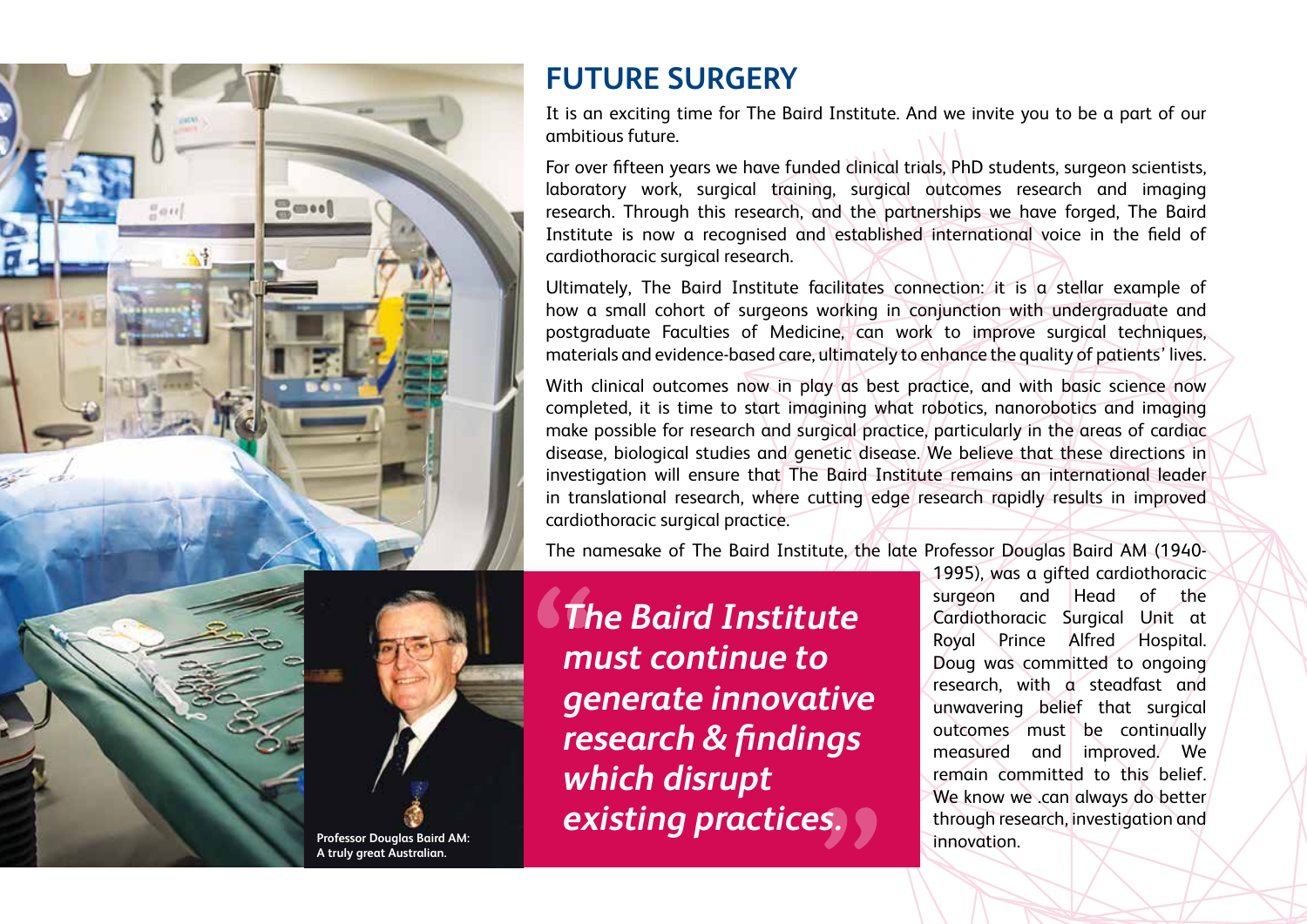# **ON THE EDGE OF TOMORROW**

To remain at the forefront of international cardiothoracic research, The Baird Institute must continue to generate innovative research and findings which disrupt existing practices. Our objective has always been to sustain and drive medical research. We know that supporting innovative health solutions is positive for the community at large, ultimately leading to reduced healthcare costs and improved health outcomes and quality of life for patients.

We are now poised to drive high end, cutting edge translational research. And to do this, we are seeking your financial support for our research program.

## **OUR INNOVATIVE SURGICAL SOLUTIONS PROGRAM**

#### **Discovering The Possibilities Of Future Surgery**

The cardiothoracic surgeon of the future is a hybrid of surgeon and research scientist. And the operating theatre of the future is a hybrid theatre: a facility where high level imaging, robotics and traditional surgical procedures are combined to produce the best outcomes.

Imaging, with robotics, is the basis for future surgery. It enables clinicians to map out surgeries, to predict, reconstruct and teach surgery like never before. Imaging takes surgeons and surgical students on a virtual adventure through the patient's body. They can regard and investigate it from various aspects and angles before the operation – virtually, in hyper-real modelling – or even in real time.



*Imaging, with robotics, is the basis for future surgery. It enables clinicians to map out surgeries, to predict, reconstruct and teach surgery like never before.*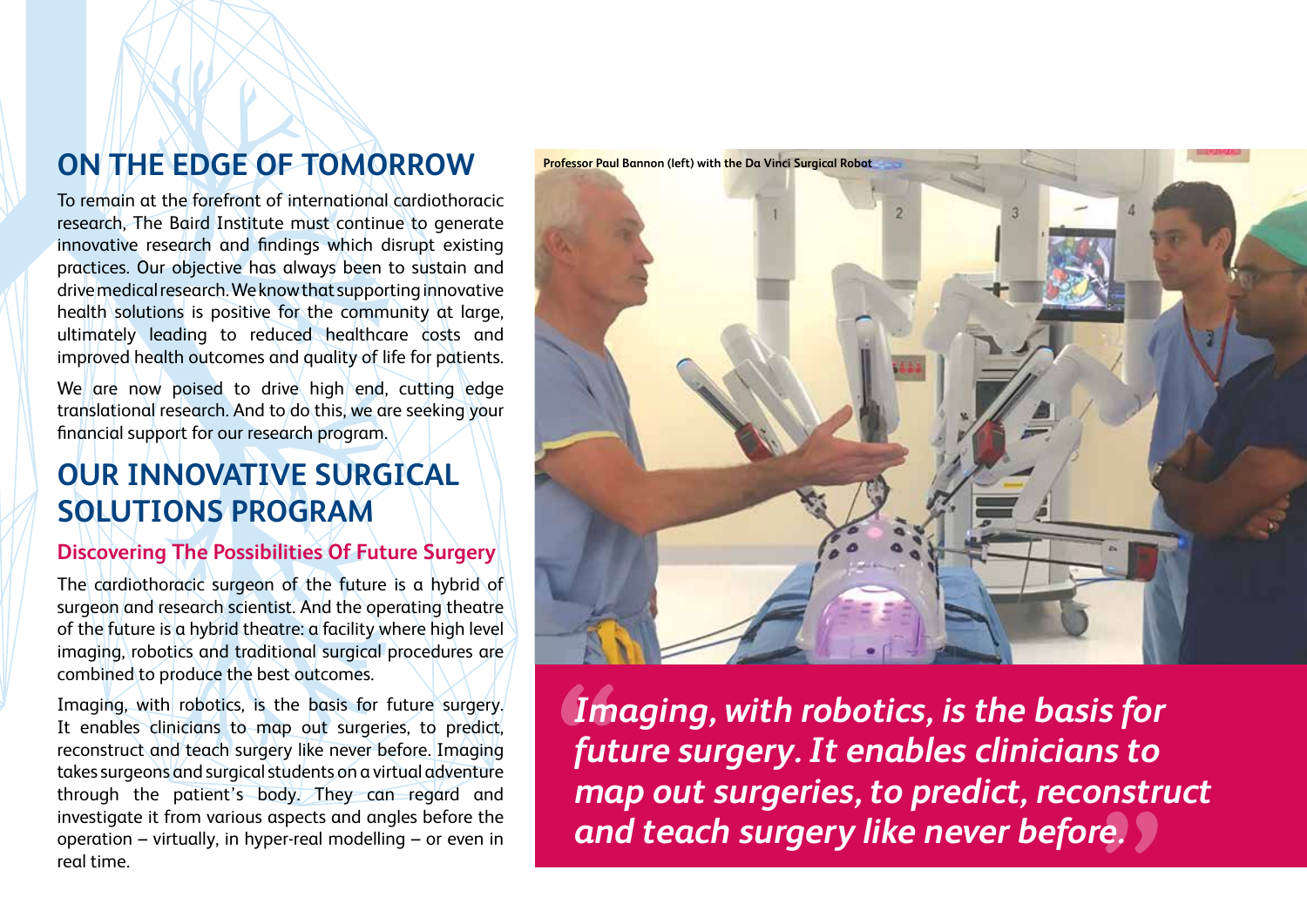

*We want to build a team which can delve deeper into robotics and aortic disease, and run innovative programs in coronary work, ECMO and artificial heart design.*

#### **The Research Space**

The equipment at the Hybrid Theatre, in the Charles Perkins Centre (CPC) at the University of Sydney, is the best in the world. It is a facility where researchers, clinicians and industry partners come together to rapidly translate evidence into state-of-the-art clinical practice. Some of the best researchers in the world reside in Australia and, without doubt, this is the best place for them to imagine, contemplate and investigate the possibilities of the future. At the CPC, the only limit to what they can achieve is their imagination.

#### **Making The Program A Reality**

To bring this team together, The Baird Institute has set the ambitious target of securing a **three-year commitment** from our supporters for a total amount of \$900,000. This three-year commitment is crucial to be able to sustain the momentum of our pioneering research program.

Recently, The Baird Institute was the fortunate beneficiary of a generous bequest which will go a long way to supporting the cost of consumables principally software - in the research program. The Royal Prince Alfred Hospital has committed to funding an Advanced Surgical Fellow, while the University of Sydney has contributed to the infrastructure by building and equipping the Hybrid Theatre at CPC.

#### **The Research Team**

The Baird Institute now needs to work to guarantee the salaries for the Research Team. The Research Team will be comprised of:

- **1. A Post-Doctoral Fellow** with a background in biomedical engineering.
- **2. Two PhD Students,** both cardiothoracic surgical trainees: one specialising in robotic surgery, the other in vascular and valve modelling.

The Post-Doctoral Fellow will oversee the two general areas of research and will work very closely with The Baird Institute, The Australian Centre for Field Robotics and Sydney Imaging at The University of Sydney.

To achieve our goals, push the boundaries of today and realise the possibilities for future surgery, we need to guarantee funding for this team for the first three years.

Your support will make these world-leading investigations possible.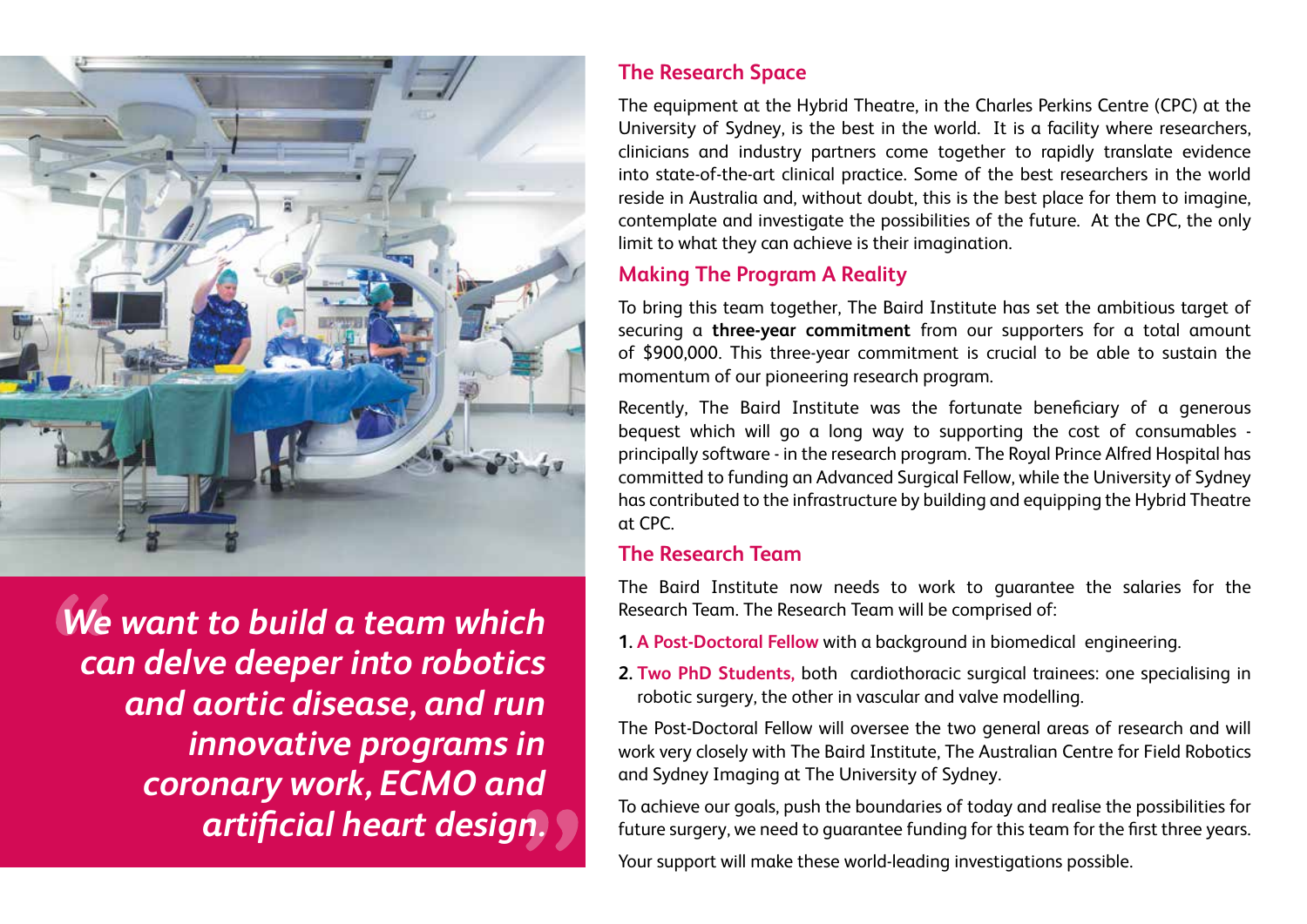**Join us and together we can chart the course for the future of cardiothoracic surgery.** 

**For further information, please contact Catherine Rush. Mobile: 0417 068 523 Office: 02 9550 2350 Email: catherine@bairdinstitute.org.au**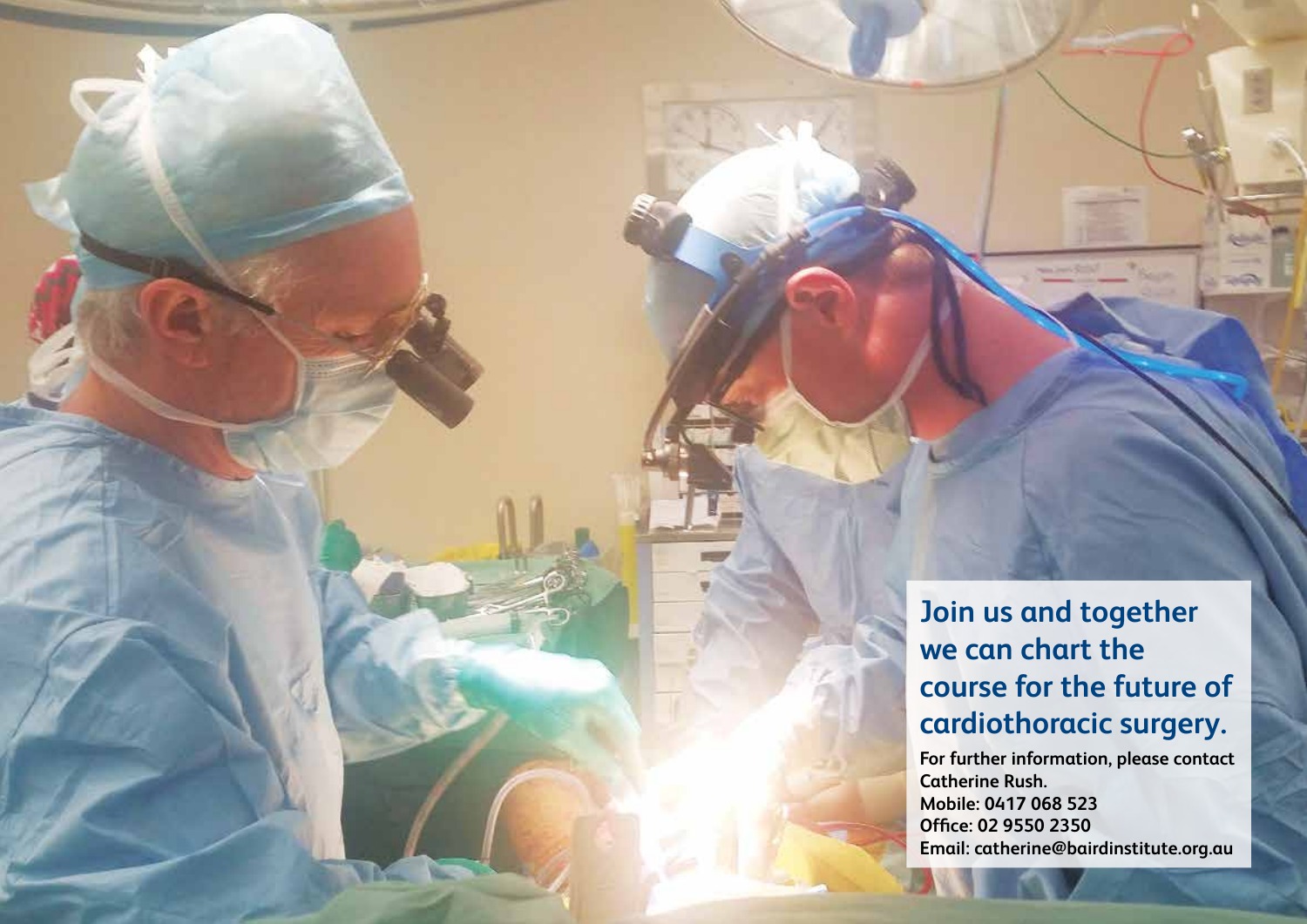## **SIGNIFICANT ACHIEVEMENTS OF THE BAIRD INSTITUTE SINCE 2001**

- **Translational Research Facility at the Hybrid Theatre, The University of Sydney**
- Oversight of Academic Surgery at the Institute of Academic Surgery (RPAH) and The University of Sydney.
- Recognised industry authority: cited in more than 15,000 journal articles, conference papers, theses, books, pre-prints, abstracts, technical reports and other scholarly publications.
- Results of 27 clinical trials and registries published in leading medical journals. Results from the Transfusion Requirements in Cardiac Surgery (TRICS 111) Trial published in the New England Journal of Medicine.
- Aspirin and Tranexamic Acid for Coronary Artery Surgery (ATACAS) Trial named 2017 Best Clinical Trial by Australian Clinical Trials Alliance. Professor Paul Bannon, the Chair of The Baird Institute, was the NSW Chief Investigator.
- Research into the underlying pathology and genetic causes of aortic aneurysms, resulting in better surgical treatment for patients with aortic disease. We continue research into understanding why aneurysms develop so we can predict and prevent them.
- Landmark study published in the Journal of the American College of Cardiology (JACC) the world leading journal on cardiology - into the "no-touch" beating heart bypass surgery technique (an OPCABG). Findings were that this technique reduced postoperative stroke by 78%, when compared to traditional coronary artery bypass grafting (CABG).
- Research into robotic-assisted heart surgery traditional cardiac operations performed via 'key-hole' incisions - demonstrated that these procedures result in excellent patient outcomes, namely a faster recovery and return to everyday life.
- Research into the gene responsible for building our blood vessels has resulted in a better understanding of genetic influence on the development of aortic aneurysms. This research will ultimately help identify a cure for this devastating blood vessel anomaly.
- Research into computational modelling and augmented reality has meant that today these practices are an integral part of surgical planning and tertiary-level teaching.